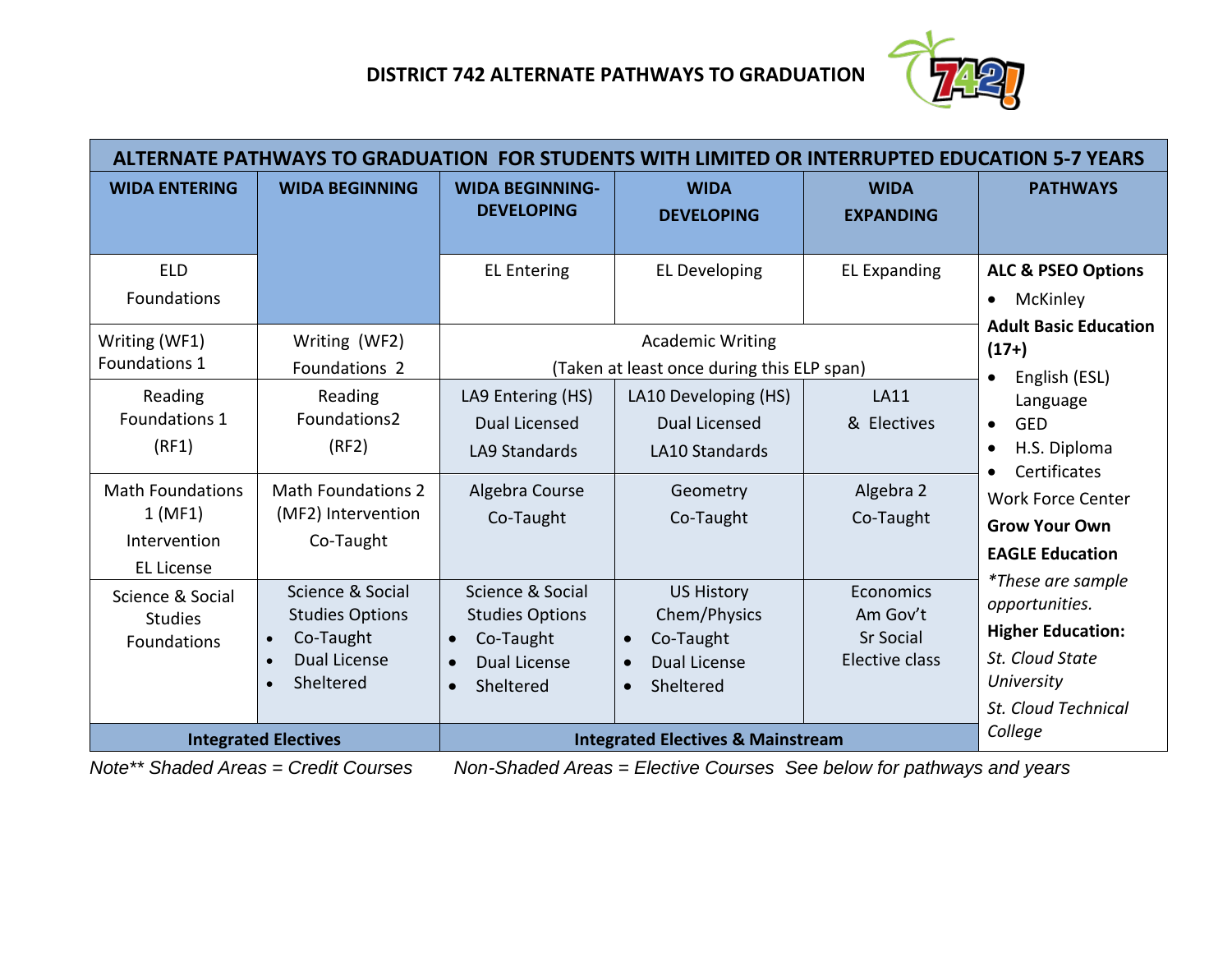

| MATH PLAN FOR MULTILINGUAL STUDENTS WITH LIMITED OR INTERRUPED EDUCATION |                          |                                 |                                      |                                                      |                                                      |                                                      |                           |                        |                       |
|--------------------------------------------------------------------------|--------------------------|---------------------------------|--------------------------------------|------------------------------------------------------|------------------------------------------------------|------------------------------------------------------|---------------------------|------------------------|-----------------------|
| <b>Entering</b><br>Grade                                                 | Grade 6<br><b>Course</b> | <b>Grade 7</b><br><b>Course</b> | Grade 8<br><b>Course</b>             | Grade 9<br><b>Course</b>                             | Grade 10<br><b>Course</b>                            | Grade 11<br><b>Course</b>                            | Grade 12<br><b>Course</b> | $+1$<br><b>Course</b>  | $+2$<br><b>Course</b> |
| 6                                                                        | MF <sub>1</sub>          | MF <sub>2</sub><br>Co-Taught    | Algebra 1.1<br>(Linear)<br>Co-Taught | Intermediate<br>Algebra<br>(Non-linear)<br>Co-Taught | Geometry<br>Co-Taught                                | Algebra 2<br>Co-Taught                               | Elective                  |                        |                       |
| $\overline{7}$                                                           |                          | MF <sub>1</sub>                 | MF <sub>2</sub><br>Co-Taught         | Intermediate<br>Algebra<br>(Non-linear)<br>Co-Taught | Geometry<br>Co-Taught                                | Algebra 2<br>Co-Taught                               |                           |                        |                       |
| 8                                                                        |                          |                                 | MF <sub>1</sub>                      | MF <sub>2</sub><br>Co-Taught                         | Intermediate<br>Algebra<br>(Non-linear)<br>Co-Taught | Geometry<br>Co-Taught                                | Algebra 2<br>Co-Taught    |                        |                       |
|                                                                          |                          |                                 |                                      |                                                      |                                                      |                                                      |                           |                        |                       |
| $9 - 12$                                                                 |                          |                                 |                                      | MF <sub>1</sub>                                      | MF <sub>2</sub><br>Co-Taught                         | Intermediate<br>Algebra<br>(Non-linear)<br>Co-Taught | Geometry<br>Co-Taught     | Algebra 2<br>Co-Taught |                       |

MF1 and MF2 are acronyms for Math Foundations 1 and Math Foundations 2

If entering as a 9-12 grader, students will be places as a 9th grader due to lack of credit requirements regardless of age.

Geometry will be taken in their "12th grade year" and Algebra 2, or an equivalent course, will be taken in the additional year necessary to attain a diploma and meet graduation requirements as stipulated by the Minnesota Department of Education.

MF1 and MF2 are elective courses, not for credit -Shaded courses are credit bearing while non-shaded courses are electives

*Note:* An equivalent course for Algebra 2 still needs to address the same standards.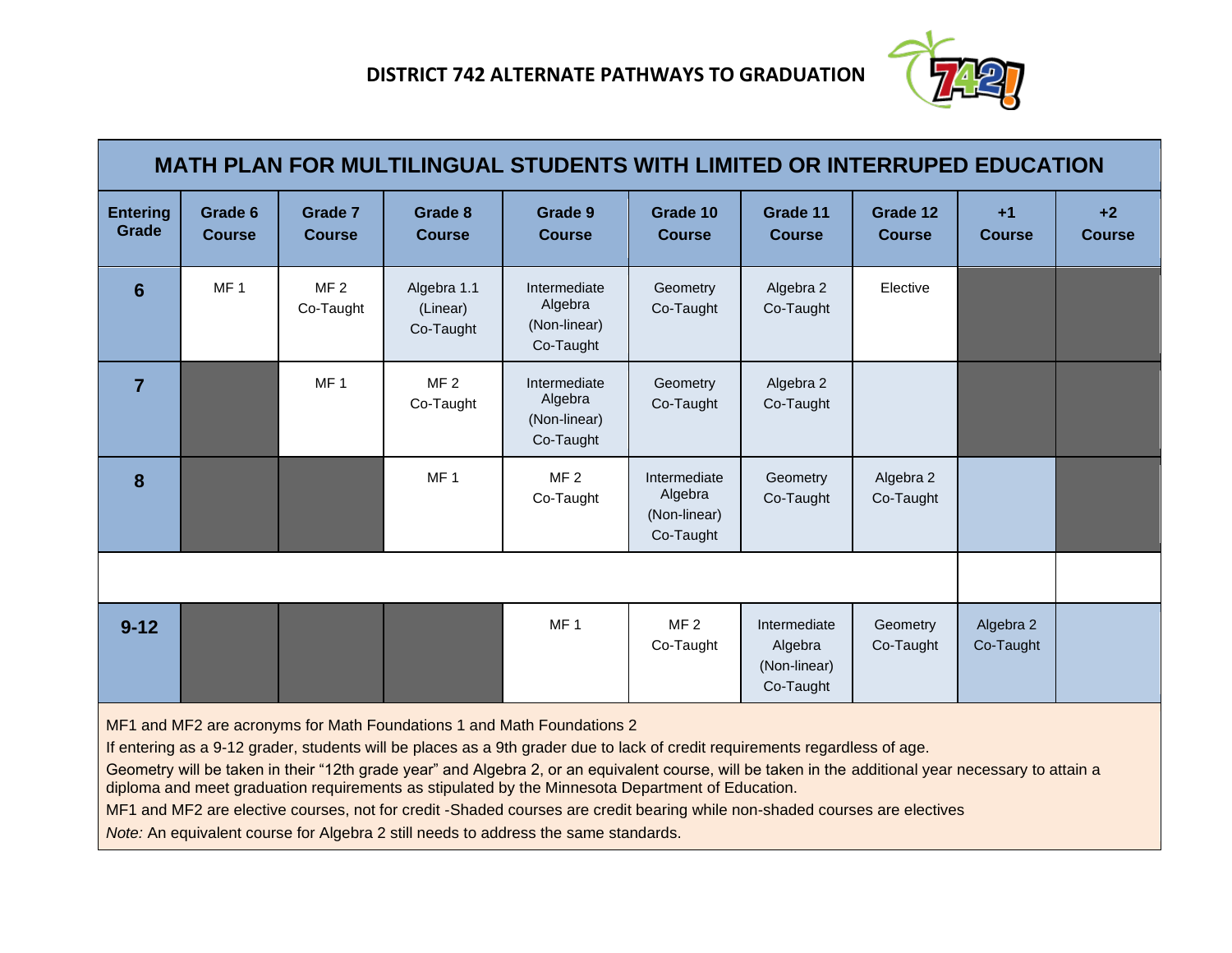

| LANGUAGE ARTS PLAN FOR MULTILINGUAL STUDENTS WITH LIMITED OR INTERRUPTED<br><b>EDUCATION</b> |                          |                          |                          |                          |                            |                                                                                      |                                                                                      |                                     |                       |
|----------------------------------------------------------------------------------------------|--------------------------|--------------------------|--------------------------|--------------------------|----------------------------|--------------------------------------------------------------------------------------|--------------------------------------------------------------------------------------|-------------------------------------|-----------------------|
| <b>Entering</b><br>Grade                                                                     | Grade 6<br><b>Course</b> | Grade 7<br><b>Course</b> | Grade 8<br><b>Course</b> | Grade 9<br><b>Course</b> | Grade 10<br><b>Course</b>  | Grade 11<br><b>Course</b>                                                            | Grade 12<br><b>Course</b>                                                            | $+1$<br><b>Course</b>               | $+2$<br><b>Course</b> |
| $6\phantom{1}6$                                                                              | RF1                      | RF <sub>2</sub>          | Language Arts<br>8       | LA 9 Entering            | <b>LA 10</b><br>Co-taught  | Themes in<br>American<br>Literature<br>Writing<br>Composition<br>Communi-<br>cations | 3 Trimesters<br><b>LA Electives</b>                                                  |                                     |                       |
| $\overline{7}$                                                                               |                          | RF <sub>1</sub>          | RF <sub>2</sub>          | LA 9 Entering            | <b>LA 10</b><br>Developing | Themes in<br>American<br>Literature<br>Writing<br>Composition<br>Communi-<br>cations | 3 Trimesters<br><b>LA Electives</b>                                                  |                                     |                       |
| 8                                                                                            |                          |                          | RF <sub>1</sub>          | RF <sub>2</sub>          | LA 9 Entering              | LA 10 Entering                                                                       | Themes in<br>American<br>Literature<br>Writing<br>Composition<br>Communi-<br>cations | 3 Trimesters<br><b>LA Electives</b> |                       |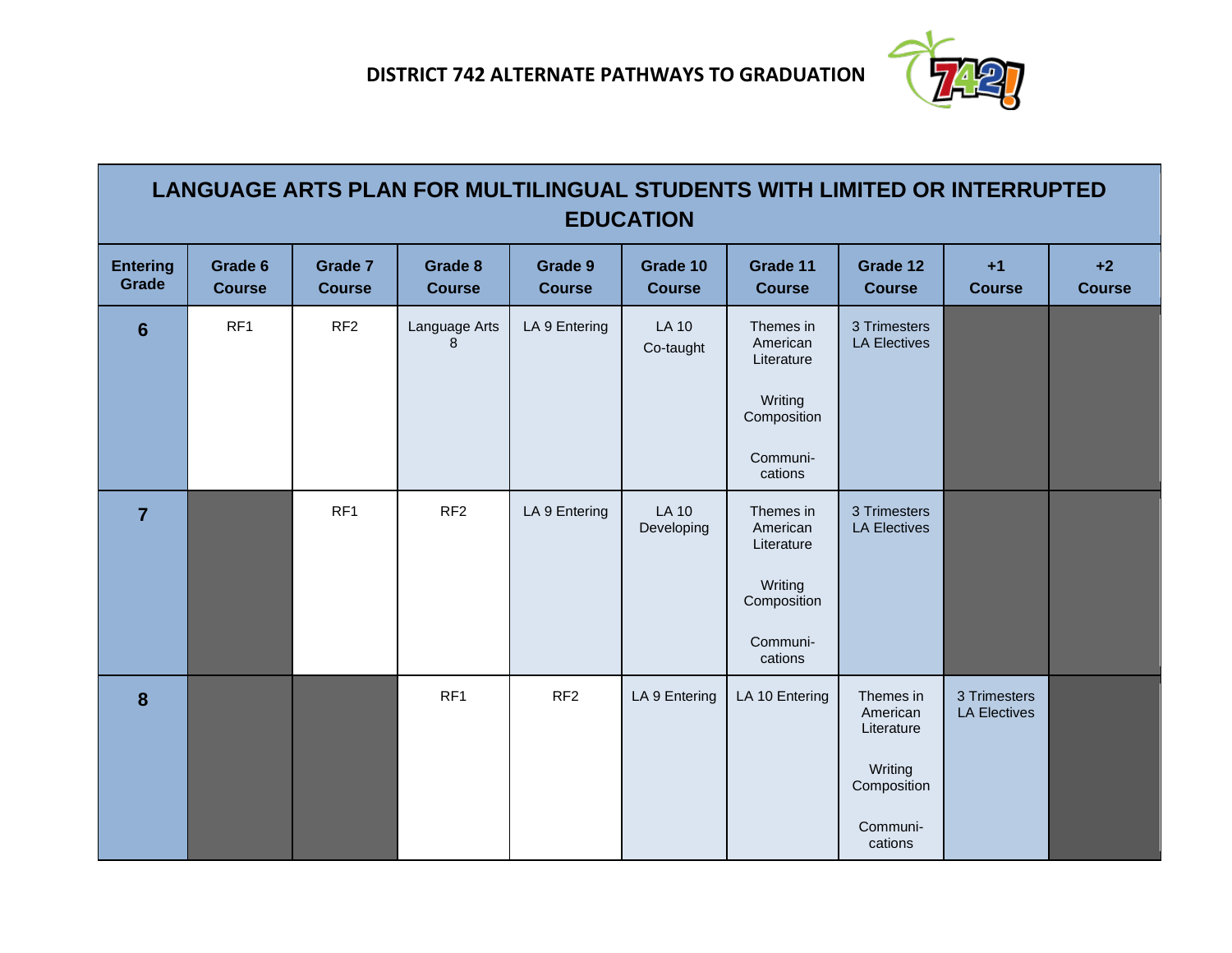## **DISTRICT 742 ALTERNATE PATHWAYS TO GRADUATION**



| <b>Entering</b><br>Grade                                                                                                                                                                                                                                                                                                     | Grade 6<br><b>Course</b>                                                                                                                                                                                                                                                                                                                                                                                                                                                                                                                                                                                                                                                                                                                                                                                                                                                                                                                                                                                                                                                                     | Grade 7<br><b>Course</b> | Grade 8<br><b>Course</b> | Grade 9<br><b>Course</b> | Grade 10<br><b>Course</b> | Grade 11<br><b>Course</b> | Grade 12<br><b>Course</b> | $+1$<br><b>Course</b>               | $+2$<br><b>Course</b> |
|------------------------------------------------------------------------------------------------------------------------------------------------------------------------------------------------------------------------------------------------------------------------------------------------------------------------------|----------------------------------------------------------------------------------------------------------------------------------------------------------------------------------------------------------------------------------------------------------------------------------------------------------------------------------------------------------------------------------------------------------------------------------------------------------------------------------------------------------------------------------------------------------------------------------------------------------------------------------------------------------------------------------------------------------------------------------------------------------------------------------------------------------------------------------------------------------------------------------------------------------------------------------------------------------------------------------------------------------------------------------------------------------------------------------------------|--------------------------|--------------------------|--------------------------|---------------------------|---------------------------|---------------------------|-------------------------------------|-----------------------|
| $9 - 12$                                                                                                                                                                                                                                                                                                                     |                                                                                                                                                                                                                                                                                                                                                                                                                                                                                                                                                                                                                                                                                                                                                                                                                                                                                                                                                                                                                                                                                              |                          |                          | RF1                      | RF <sub>2</sub>           | LA 9 Entering             | LA 10<br>Developing       | Themes in<br>American<br>Literature | <b>Electives</b>      |
| Reading Foundations 1 (EL Teacher) - American Reading Company (ARC) Yellow - 1 Red Emergent/Beginning Reader<br>Reading Foundations 2 (EL Teacher) - American Reading Company 1 Red- Black - Early Guided-Fluent Reader<br>EL Entering (EL Teacher) – American Reading Company White – Bronze – Transitional – Fluent Reader |                                                                                                                                                                                                                                                                                                                                                                                                                                                                                                                                                                                                                                                                                                                                                                                                                                                                                                                                                                                                                                                                                              |                          |                          |                          |                           |                           |                           | Writina<br>Composition              | Co-Taught<br>Elective |
| $\bullet$<br>$\bullet$                                                                                                                                                                                                                                                                                                       | EL Entering (EL Teacher) taught concurrently with:<br>LA 9 Entering (Dual Licensed EL/LA teacher) - LA 9 State Standards and curriculum in conjunction with ARC<br>books and novel selections<br>EL Developing (EL Teacher) taught concurrently with:<br>LA 10 Developing (Dual Licensed EL/LA teacher) - LA 10 State Standards/curriculum in conjunction with ARC<br>books and novel selections<br>Co-taught EL teacher and LA Content teachers address grade level standards in English Language Arts supported by<br><b>ELD Standards:</b><br>Themes in American Literature (1 Trimester):<br><b>Writing Composition (1 Trimester)</b><br><b>Communications (1 Trimester)</b><br>Electives: Students must select one elective each trimester (1 Writing, 1 Literature, 1 Communication) in the last year of<br>this pathway.<br>Courses will be co-taught by EL Teacher and ELA Content Teacher and will address grade level standards in English<br>Language Arts and ELD.<br>Co-Taught, Sheltered Instruction, or Dual Licensed dependent on English Proficiency Levels from ACCESS 2.0 |                          |                          |                          |                           |                           |                           | Communi-<br>cations                 | Co-Taught<br>Elective |